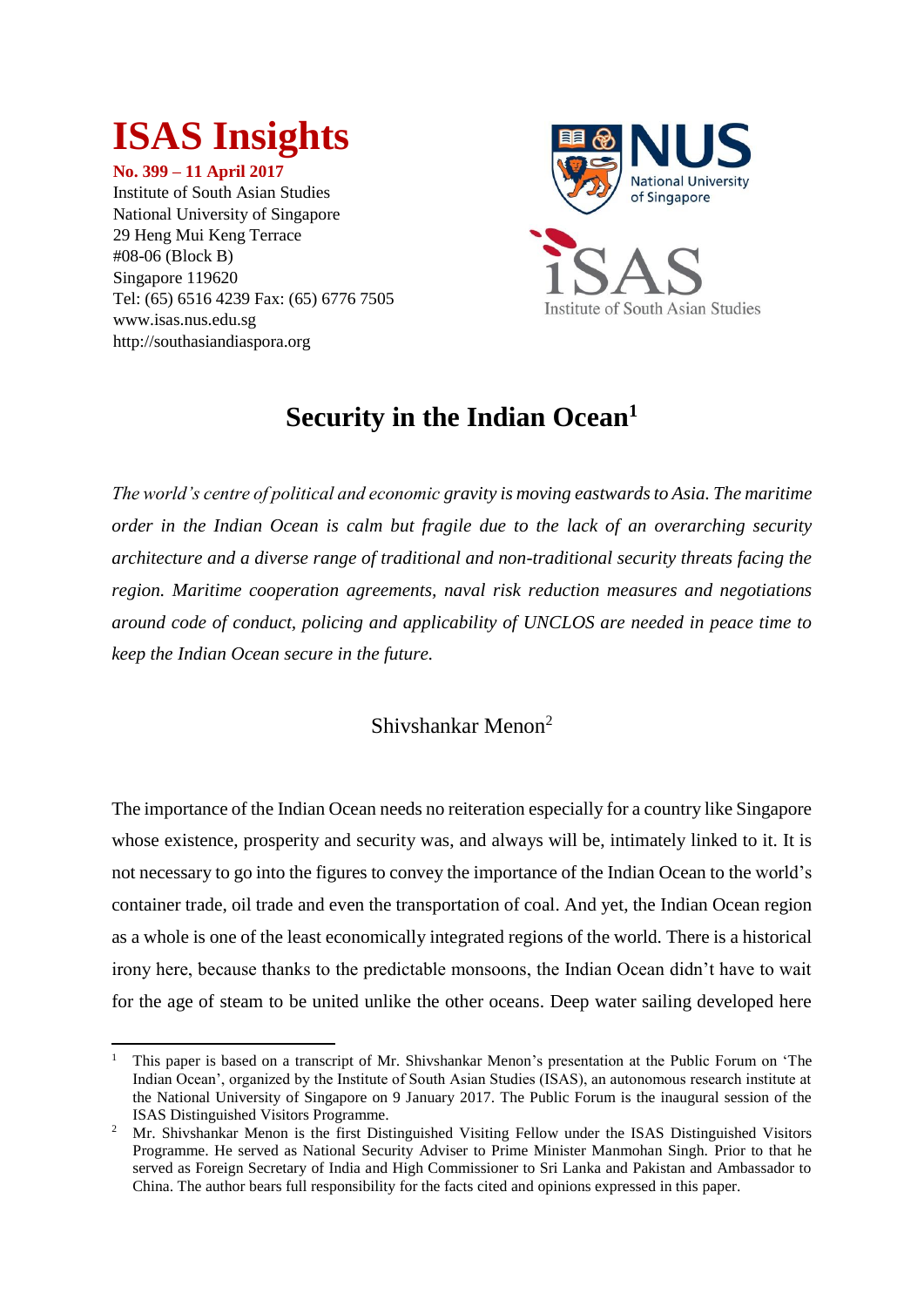first. The 38 states around the Indian Ocean account for over 35% of the world population but only over 10% of the world GDP. Rather strangely, these states are more integrated with the rest of the world then they are with each other.

In the last twenty-five years, the Indian Ocean has evolved from an international throughroute for trade and energy, into a major global intersection for economy, resources and environment and increasingly for geostrategic issues. And the Ocean's shores are today home for the nexus between terrorism, anarchy, energy flows and environmental change, and that is an explosive mix. This is why the security of the Indian Ocean is being discussed today, when no one was concerned with it twenty-five years ago.

An additional edge to the issue of the security in the Indian Ocean is the fact that the world's centre of political gravity has moved with the economic centre of gravity, eastwards to this part of the world and to the Asia-Pacific. Turbulence along the rim of the Indian Ocean has occurred not just along the Persian Gulf and the Arabian Sea, but also most recently in the South and East China Seas. This has led to heightened interest by extra-regional powers in the Indian Ocean and in the security of the region. The extra-regional powers are attracted by the rise of China and India, the economic importance of the Indian Ocean rim and the sea lanes of communications. In the 1990s, when there was piracy in the Malacca Straits, it was primarily handled by the regional and local powers who, led by Singapore, organized themselves and achieved success. On the other hand, when piracy came up off the Somali coast of Gulf of Aden in 2004, the whole world got involved - NATO, the United States (US) and everybody else. Thus, there is a big difference in the level of interest of the extra-regional powers in the security of the Indian Ocean.

Today it is home to the most important strategic choke points. For example, China and most of India's energy comes through the harbours in Malacca. The signs of heightened security consciousness and interest of the extra-regional powers are visible in various ways. Firstly, there has been naval build-up over the last twenty years, including construction of deep water ports, all around the littoral, and close to the choke points such as Gawadar. Secondly, there has been a collective increase in military presence, patrols and exercises in the Indian Ocean region. Thirdly, there are now diverse, non-traditional security threats and challenges ranging from piracy to drug smuggling, human and narcotics trafficking and now non-proliferation as well. Lastly, there is growing demand for humanitarian and disaster relief, caused not just by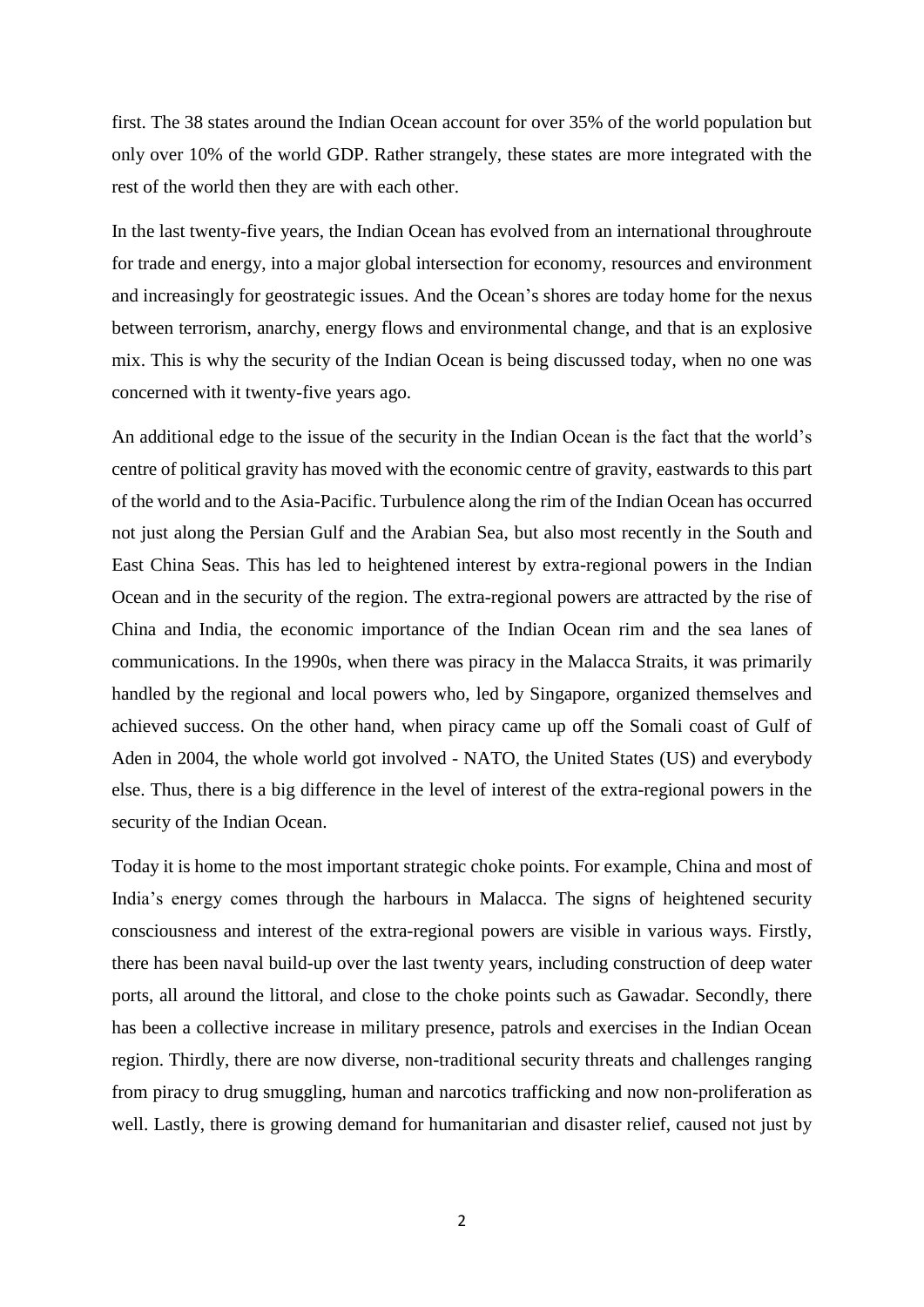climate change effects but also ethnic and other violence in the Indian Ocean region. And what we often overlook is that this is probably the "most nuclearized of the seven seas"<sup>3</sup>.

It is natural therefore that we have a whole body of literature in the last few years which describes the Indian Ocean as the new cockpit of the great power rivalry, where the future of Asia and the world will be determined. The US Navy's Maritime Strategy Report of 2007<sup>4</sup>, for instance, noted that the Indian Ocean and its adjacent waters would be the central theatre of conflict and competition in the future. Local navies and defence analysts have all adopted this narrative in what can only be described as a growing industry which no doubt serves organizational and budgetary interests. In reality, the security of the Indian Ocean is probably more nuanced and not as stark as it is made out in public presentation and existing literature.

The maritime order in the Indian Ocean is largely calm at present, but for fortuitous reasons rather than by design. If this fragile and deceptive calm is to be preserved in the future, action must be taken, whilst a relatively benign strategic environment still persists.

We now look at the factors responsible for the fragile calm in the Indian Ocean, the strategic environment in which we deal with the security challenges and possible solutions

#### **The Indian Ocean – A Fortuitous and Fragile Calm**

1

There is no overarching security architecture in the Indian Ocean, unlike in other oceans. Nor is there a coalition of powers that has created the present peace. In fact, the present situation in the Indian Ocean is the result of multiple local balances and independent decisions across this vast region. This is because the Indian Ocean has been the sum of its parts, broken up as it is into sub-units - the Arabian Sea, the Bay of Bengal, and so forth. The Indian Ocean is very different from the western Pacific and the seas near China due to its relatively open geography, the fact that there are multiple powers and no local super power has enforced dominance, strategic issues and the balance of forces. Its shores are home to an agglomeration of peoples, with no super power, unlike the Atlantic or the Pacific and there is multiplicity of regional and ideological alliances in different parts of the Ocean.

<sup>&</sup>lt;sup>3</sup> Thomas PM Barnett: The Pentagon's New Map; War and Peace in the Twenty-first Century (2004)<br><sup>4</sup> United States Navy A Cooperative Strategy for 21st Century Sea Power, Rep. N.p. Oct. 20

<sup>4</sup> United States Navy. A Cooperative Strategy for 21st Century Sea Power. Rep. N.p., Oct. 2007. Web. <https://www.ise.gov/sites/default/files/Maritime\_Strategy.pdf>.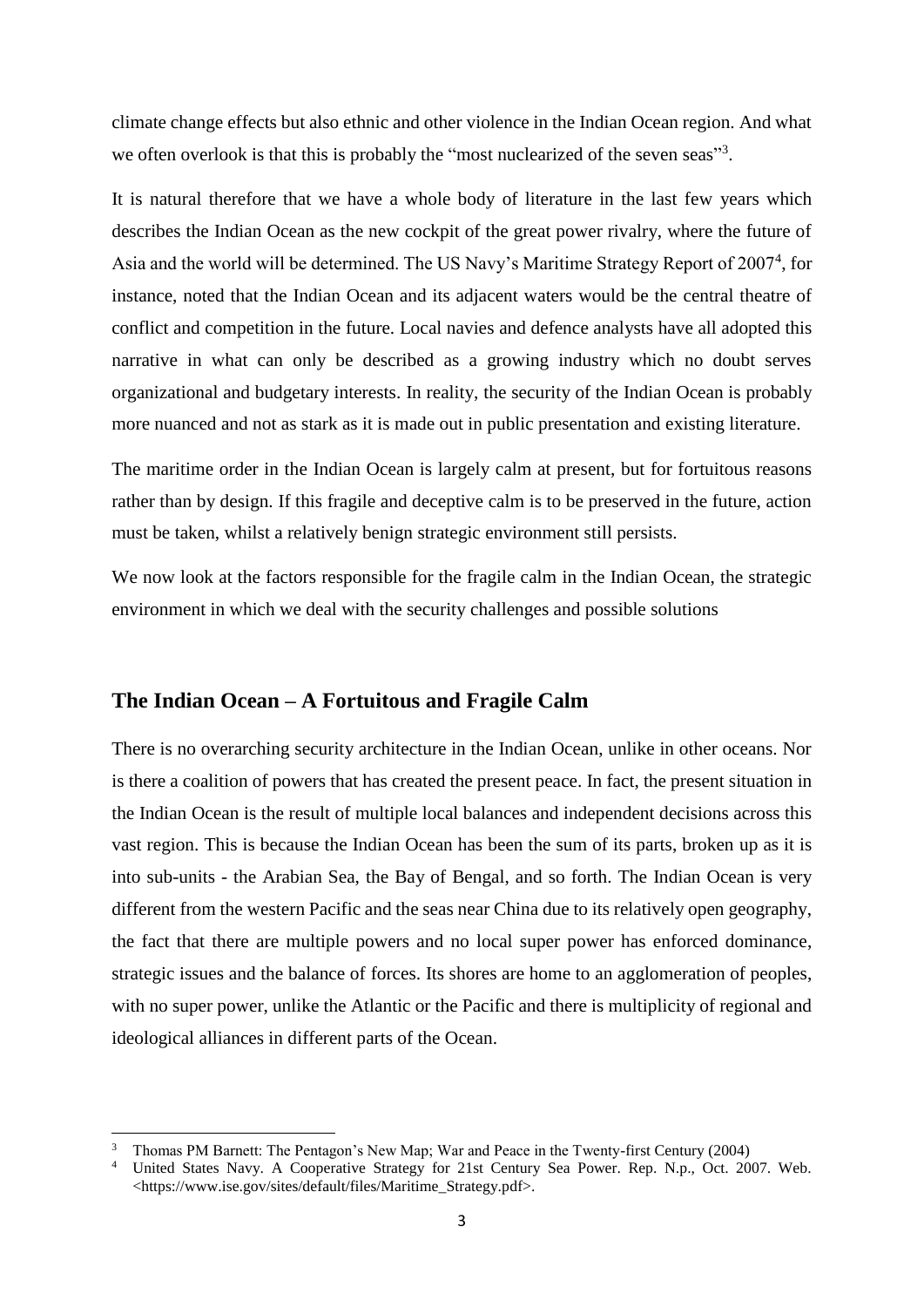Historically, for a millennium before pax Britannica, the natural condition of the Indian Ocean allowed for several local hegemonic powers to coexist. The Ocean was considered to be in a 'neutral' state, where no one state power dominated. The Indian Ocean has evolved from being a "British lake" before the Second World War, a dominance that once challenged by Japan, was never restored. Despite a very brief period of US-Soviet naval contention in the late '70s and early '80s, the Indian Ocean was secondary to the primary geo-political fault lines of Europe and elsewhere, during the Cold War. Since the 1995 reactivation of the US Fifth Fleet in Bahrain, the US naval preponderance in the Indian Ocean has been unchallenged, unlike the western Pacific and seas near China. The biggest and most permanent naval presence for the most part has been the US, with varying force levels over time.

Today the Indian Ocean does not see the same overlapping sovereignty claims as the South China Sea (SCS). Its littoral states display an evident willingness to rely on United Nations Convention on the Law of the Sea  $(UNCLOS)^5$  and accept its decisions; to illustrate, India and Bangladesh recently accepted what UNCLOS prescribed for their maritime boundaries<sup>6</sup>. Conversely, there in increasing tension in the SCS, without a direct military threat. The asymmetry of power between China and the US, and the US-China economic interdependence assures that. The Indian Ocean sees much less tension and a much more diffused power balance with no contestation of the US naval predominance. But this does not preclude sources of future instability, which is why the present calm is considered fragile. One possible source of instability is the amount of tensions in the neighbourhood, the Persian Gulf, East and South China Seas which could spill over into the Indian Ocean.

The geopolitical framing of Indian Ocean security is becoming more complex. Security is determined by circumstances in littoral states, especially around choke points and terrorists and extremist organizations are attempting to create presence around them, whether it is Al-Qaeda near the Bab-el-Mandeb, Lashkar-i-Taiba or the Islamic State of Iraq and Syria (ISIS) near the Arabian Sea and so on. Conflicts such as Yemen, Iraq and Syria facilitate this phenomenon, as do narcotics and weapons trafficking. Therefore, the rise of Jihadist extremism and state failure

**.** 

<sup>5</sup> The United Nations Convention on the Law of the Sea (UNCLOS), also called the Law of the Sea Convention or the Law of the Sea treaty is an international agreement. It defines the rights and responsibilities of nations with respect to their use of the world's oceans, establishing guidelines for businesses, environment, and management of marine natural resources.

Rashid14, Harun Ur. "India-Bangladesh: UNCLOS and the Sea Boundary Dispute." Institute of Peace & Conflict Studies - India-Bangladesh: UNCLOS and the Sea Boundary Dispute. N.p., 14 July 2104. Web. 17 Jan. 2017. <http://www.ipcs.org/article/india/india-bangladesh-unclos-and-the-sea-boundary-dispute-4557. html>.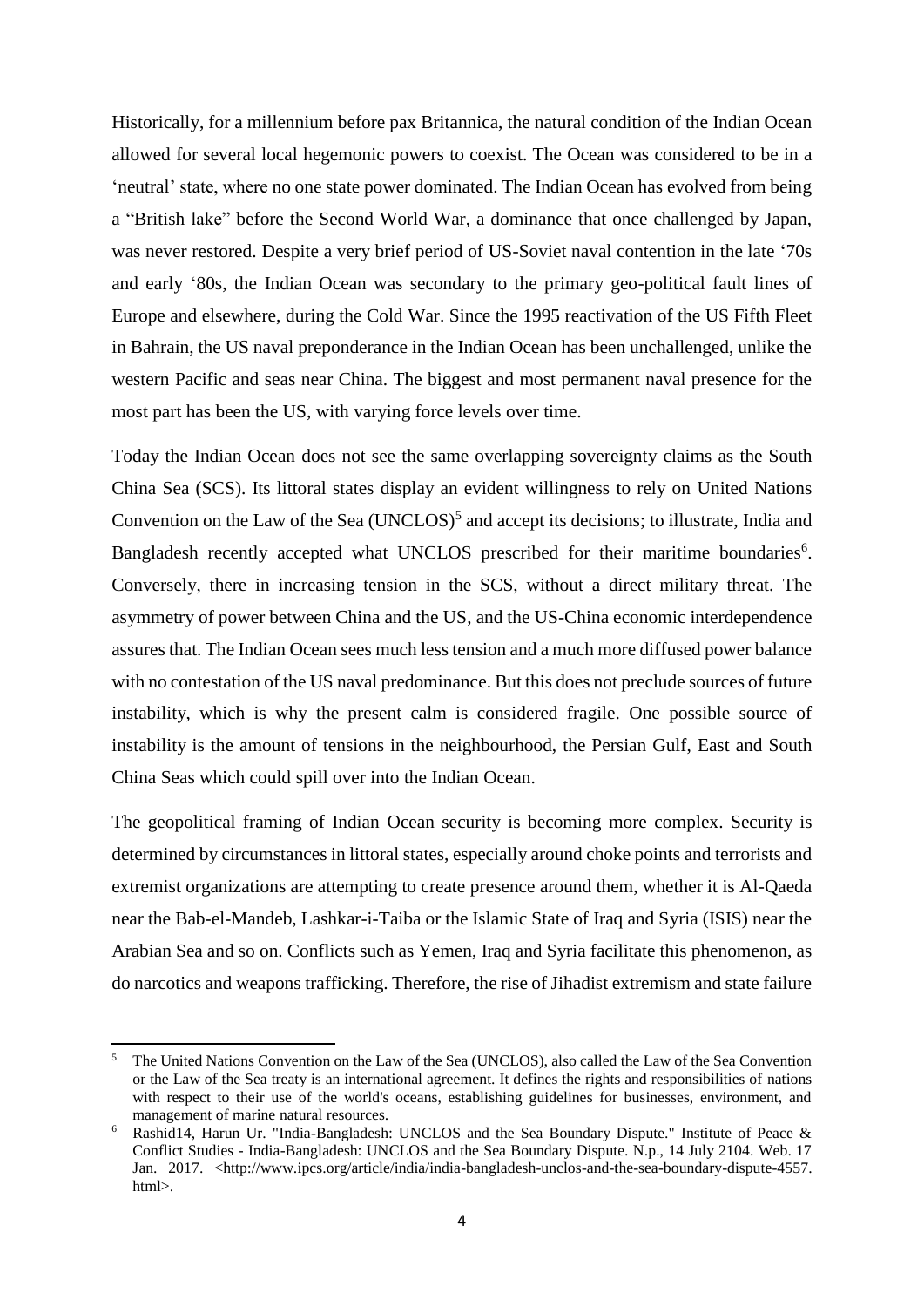combined with global economic turmoil has diminished institutional and state capacity and increased risks to security in the Indian Ocean region.

New technologies and the resulting revolution in military affairs could potentially destabilize the Indian Ocean maritime order. Precision strike capabilities, robotization, irregular naval warfare and the focus on naval choke points, all of these empower small groups, individuals, terrorists and non-state actors. For instance, the practice of "floating armouries" is dangerous and needs regulation lest they fall into the wrong hands.

In response to increasing uncertainty, states in the Asia-Pacific, including Indian Ocean states, have undertaken naval build-up in the last two decades, concentrating on offensive capabilities such as attack submarines, naval anti-ship missiles, and land attack cruise missiles. Much of this is a ripple effect of China's military modernization across South and Southeast Asia. The Indian Ocean region is today, certainly much more militarized than it was twenty years ago, though it is still not comparable to the seas near China or the Western Pacific.

As mentioned before, there is no overarching security architecture and this lack of institutional framework makes the present calm fragile, particularly when the balance of power shifts rapidly. This is an opportunity for pragmatic solutions. But unfortunately, this is happening at a time when there is a clear phenomenon of ultra-nationalism on land, in regimes across the board. That makes compromise, adjustment and negotiation which are needed to create collective institutions to help with security, much more difficult. Therefore, it is all the more important to address these challenges.

There are traditional and non-traditional challenges in the Indian Ocean. Traditional challenges including piracy, sea lanes of communication (SLOC) security, military presence and competition collectively reflect the shifting balance of power in the region such as China's rise and desire to secure energy/trade flows through the Indian Ocean. The increasing Americanisation of Chinese military doctrines and strategic thinking gives insight on China's plans for the ocean. However, America's possible reaction to this evolving situation is less clear.

Alongside the above traditional challenges, non-traditional challenges such as fishermen, natural disasters, humanitarian crises and climate change are also on the rise. Some examples are maritime violence in the Sulu Sea or the crisis in the Andaman Sea in 2015, when over 25,000 Rohingyas were displaced from Myanmar and Bangladesh and fled by boat. Whether these crises were caused by ethnic violence, climate change or lawlessness, in the future, we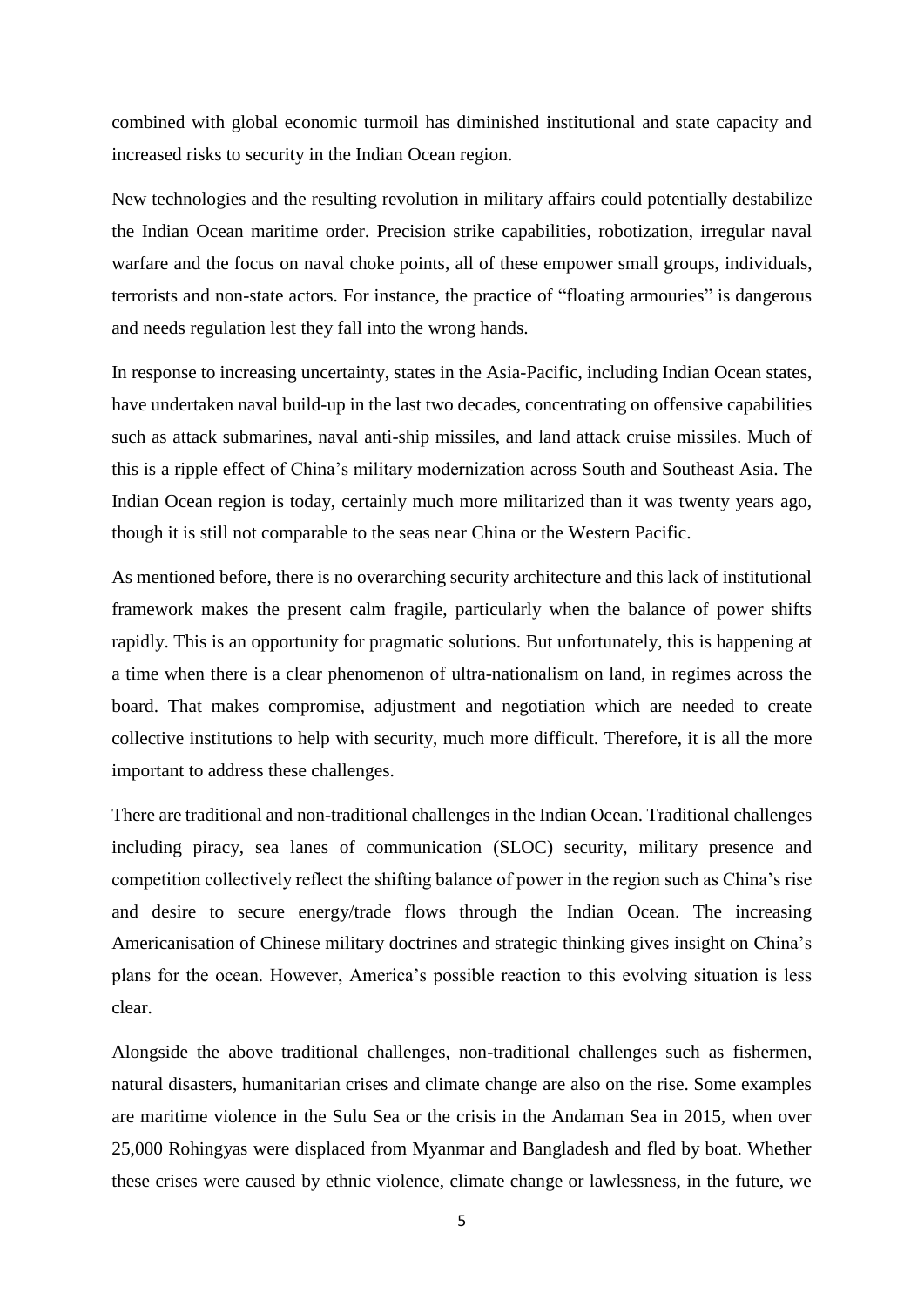have to be prepared for mass displacement events in this region. However, it is hard to be confident that we have learnt our lessons and organized ourselves to deal with such events in the future.

#### **The Strategic Environment**

Despite the list of security challenges, there are reassuring factors when observing the larger security environment within which we are dealing in the Indian Ocean. Firstly, maritime orders are positive-sum, unlike zerosum territorial orders where territory can only belong to one state or the other. That's not true with maritime orders because it is a public good and there are collective goals such as freedom of navigation. There are also positive effects on trade and economy. Therefore, the Indian Ocean security as a maritime order should be amenable, theoretically at least, to cooperative solutions. It is here that the world's largest trading nations have their interests. Hence, it makes sense to build a maritime order. Of course, the sea is still a source of contention for power. But in today's age, that is realized very differently from the past.

Secondly, as mentioned earlier, in the absence of a security architecture, it is possible to find pragmatic solutions. And there are some useful experiences. The experience in dealing with piracy off the Malacca Straits in 1990s was very successful. Singapore's leadership, effective intelligence sharing and early recognition of solutions to piracy on sea and land, meant much less investment was required as compared to the Somali Coast. We have enough experience now of working together around the Indian Ocean. We also have the beginnings of some institutions, for example the Indian Ocean Rim Association (IORA) or the Indian Ocean Navel Symposium (IONS) where the countries concerned are represented but these organizations are underutilized.

It is often wondered whether India and China can manage their relationship or whether their rivalry in the Indian Ocean region is inevitable and unmanageable. It is also said that Indian Ocean as an ocean only for the Indians is no longer possible. However, this displays a continental, zero-sum sort of mind-set and a territorial view of the seas. It also seeks to deny India something it has never sought, namely to make it a purely Indian Ocean, exclusively under its use or control. India's behaviour in the last few years, and right through history shows that exclusivity has never been the goal. In fact, it is the opposite. India has worked on mutual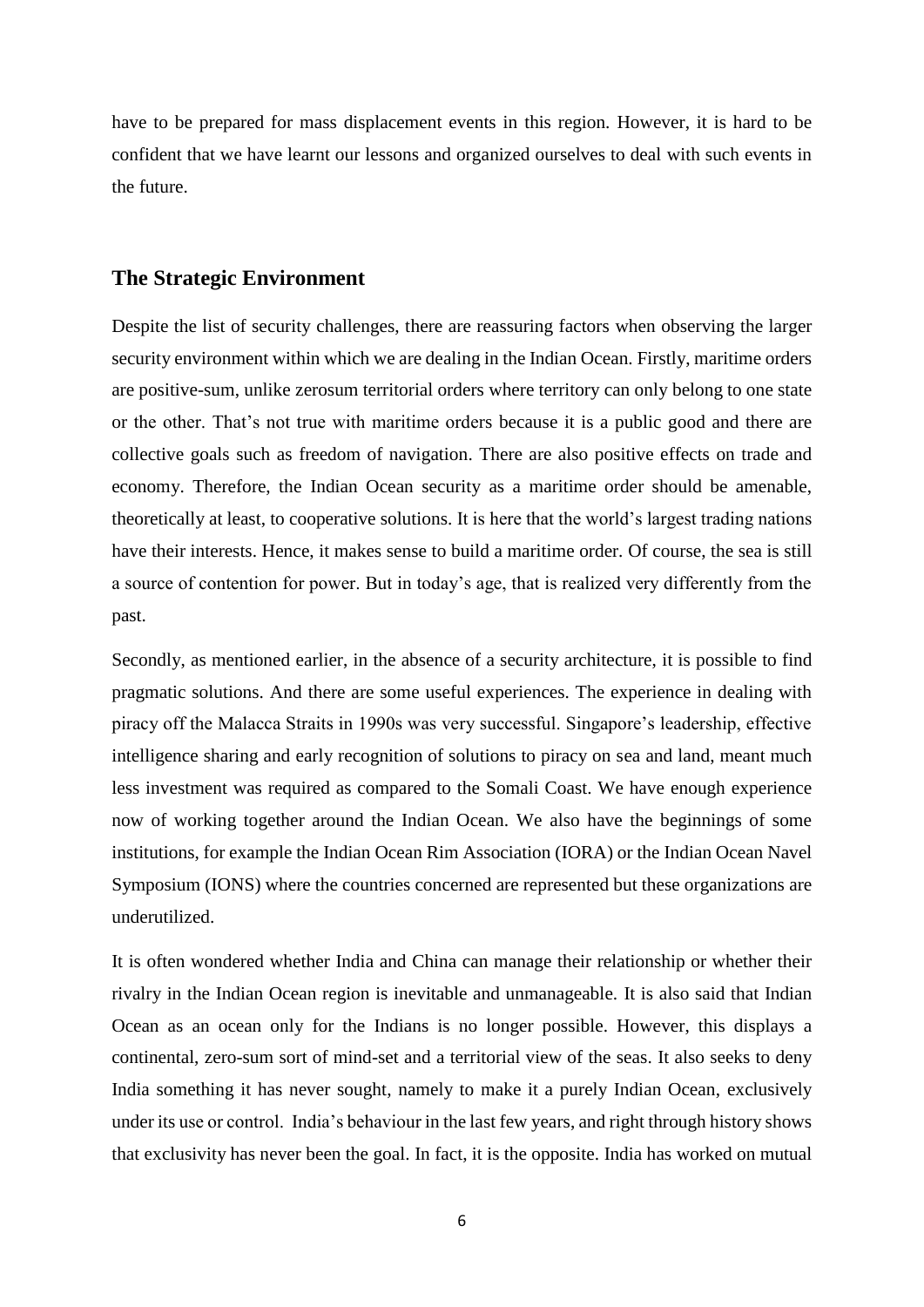dependency on the freedom of navigation and the sea lanes. It has also agreed with China on a maritime security dialogue to discuss these issues. Given the successful experience between India and China in the last 30 years of keeping a peaceful border despite having the world's largest border dispute, India actually has the capability and statecraft to handle issues relating to security in the Indian Ocean. However, it will require both leaders to overcome increasingly nationalist rhetoric at home and to concentrate on the interests and outcomes that they seek, rather than a zero-sum continental view of the seas.

India's approach to Indian Ocean security was made clear by Prime Minister Narendra Modi at Port Louis on  $12<sup>th</sup>$  March  $2015<sup>7</sup>$  He spoke of India as the power strengthening maritime security capabilities in the region through collective action and cooperation. He also spoke of the blue revolution and the ocean economy, indicating that the primary responsibility for security lies with the Indian Ocean countries themselves, while recognizing the interests of the extra-regional countries. He also stressed the importance of respect for international maritime rules and the peaceful resolution of maritime issues.

#### **Solutions**

1

Looking ahead, a number of steps can be taken to ensure that the Indian Ocean stays calm and peaceful. Practical steps starting from the bottom up need to be taken, rather than building a fancy structure right at the beginning. In addition to the littoral and ION states of the Indian Ocean who have primary responsibility, the extra-regional powers who have a great interest in the region can also be included, along with regional security architecture. As mentioned above, some institutions already exist—IONS with thirty-five navies, IORA and Bay of Bengal Initiative for Multisectoral and Technical Cooperation (BIMSTEC). The IONS can, for instance, be used for the exchange of views among regional military forces. In addition, both bilateral and multilateral exchanges, security consultations and coordination mechanisms can be started, building habits of cooperation and institutionalization. There exists no overarching institution and there need not be. It may be advantageous to go with the geopolitical grain and use the pluralism and diversity of the security environment.

<sup>7</sup> "There Are Other Nations with Stakes in Indian Ocean: PM Narendra Modi." *The Economic Times*. Economic Times, 12 Mar. 2015. Web. 17 Jan. 2017. <http://articles.economictimes.indiatimes.com/2015-03- 12/news/60047786\_1\_indian-ocean-region-maritime-issues-south-china-sea>.